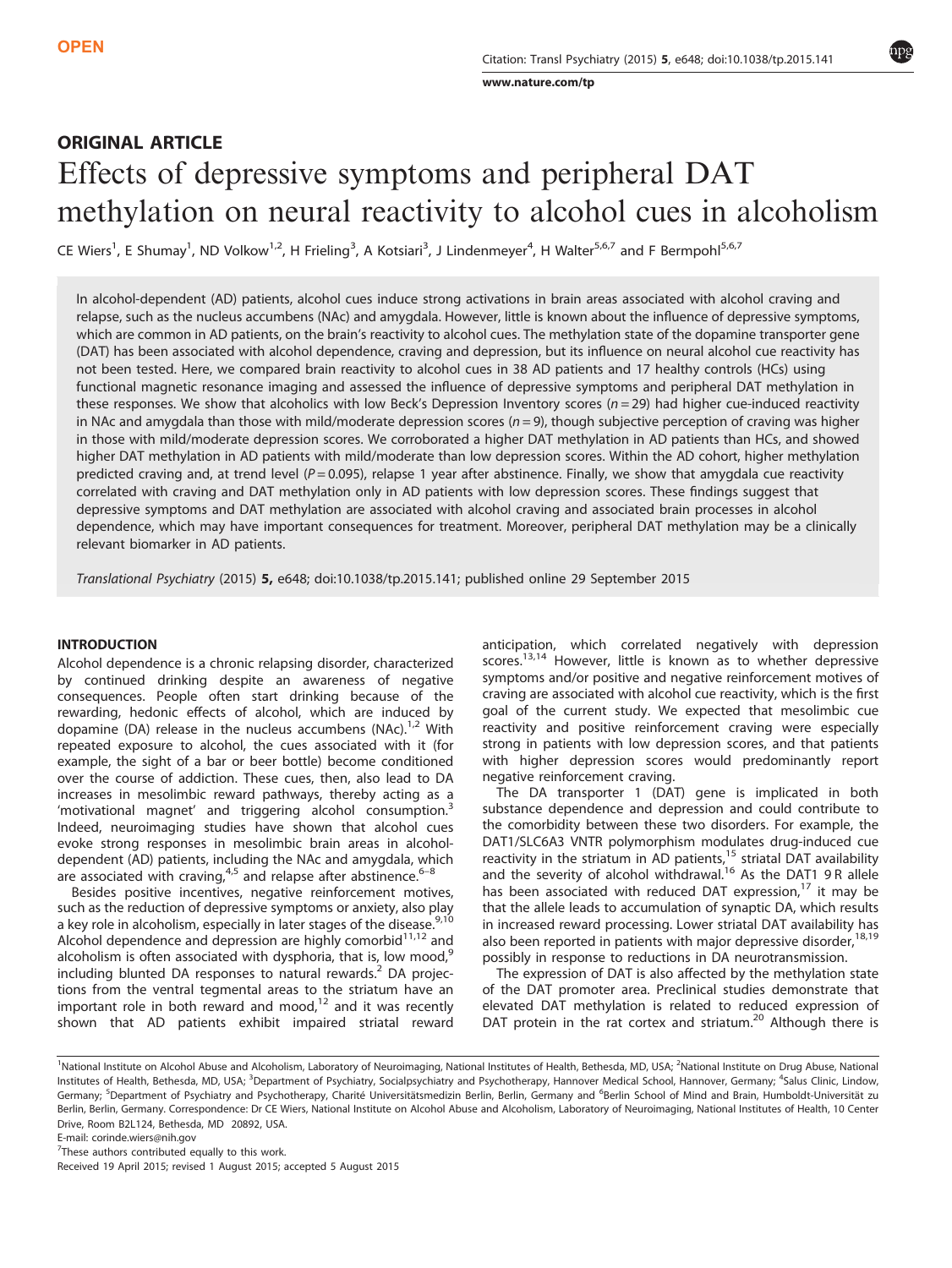<span id="page-1-0"></span>

| Characteristic                | Alcohol-dependent patients,<br>$N = 38$ |         | Healthy controls, $N = 17$ |        | P-value            |
|-------------------------------|-----------------------------------------|---------|----------------------------|--------|--------------------|
|                               | Mean                                    | s.d.    | Mean                       | s.d.   |                    |
| Age, years                    | 44.39                                   | 7.32    | 42.71                      | 9.15   | 0.47               |
| Years of education            | 10.45                                   | 1.24    | 11.12                      | 1.69   | 0.16 <sup>a</sup>  |
| WAIS, matrix reasoning        | 14.91 <sup>b</sup>                      | 4.93    | 17.59                      | 5.48   | $0.10^a$           |
| <b>BMI</b>                    | 26.04 <sup>c</sup>                      | 4.56    | 24.38                      | 2.26   | 0.16 <sup>d</sup>  |
| Packyears                     | $17.86^c$                               | 15.20   | 8.71                       | 14.19  | $0.018^{\circ}$    |
| <b>LDH</b>                    | $1405.27^e$                             | 1319.10 | 144.59                     | 221.90 | $0.000^{\circ}$    |
| Duration of dependence, years | 15.29                                   | 8.25    |                            |        |                    |
| Length of abstinence, days    | 52.63                                   | 42.77   |                            |        |                    |
| Alcohol Dependence Scale      | $15.70^{\circ}$                         | 7.47    |                            |        |                    |
| DAQ sum                       | $14.27^e$                               | 7.28    | 4.88                       | 4.43   | 0.000              |
| DAQ positive reinforcement    | 3.24 <sup>e</sup>                       | 3.94    | 2.88                       | 2.80   | 0.74               |
| DAQ negative reinforcement    | 4.38 <sup>e</sup>                       | 3.79    | 1.71                       | 1.79   | $0.013^{\circ}$    |
| DAQ control                   | $6.65^{\mathrm{e}}$                     | 1.87    | 0.29                       | 0.59   | $0.000^{\text{a}}$ |
| <b>BDI</b>                    | 6.05                                    | 5.82    | $5.46^T$                   | 5.07   | 0.93 <sup>a</sup>  |

Abbreviations: AD, alcohol-dependent; BDI, Beck's Depression Inventory Scale; BMI, body mass index; DAQ, Desire for Alcohol Questionnaire; HC, healthy control; LDH, Lifetime Drinking History; WAIS, Wechsler Adult Intelligence Scale. <sup>a</sup>Mann–Whitney U-test statistics, as sample(s) are not normally distributed.<br>PM - 25, SM - 26, <sup>d</sup>Welch's t test was used since organized  $N = 35$ .  $5N = 36$ . <sup>d</sup>Welch's t-test was used since equality of variance was not assumed (Levene's test  $P < 0.05$ ).  $eN = 37$ .  $5N = 11$ . P-values in bold are  $0.05$ .

currently no evidence for this relationship in humans, it has been shown that DAT methylation of peripheral blood cells is elevated in AD patients compared with controls $21$  and negatively associated with craving.<sup>21,[22](#page-6-0)</sup> Therefore, the second goal of this study was to investigate the relationships between the DAT promoter methylation state of peripheral blood cells (from now on: 'DAT methylation'), alcohol cue reactivity and its interaction with depressive symptoms. Moreover, we explored whether DAT methylation could predict alcohol craving, and relapse 1 year after abstinence.

To accomplish this, we studied 38 recently detoxified male AD patients and 17 healthy controls (HCs) on an alcohol cue reactivity task in a 3-Tesla magnetic resonance imaging scanner. Peripheral blood measures were taken to assess DAT methylation state. We aimed to replicate the initial finding that the DAT promoter methylation state in blood is elevated in AD patients compared with HCs, and that the degree of DAT methylation covaries with alcohol craving.<sup>[21](#page-6-0),[22](#page-6-0)</sup> In addition, we hypothesized that if DAT methylation affects its expression and if peripheral DAT methylation is reflective of DAT methylation in the brain, then elevated peripheral DAT methylation will be associated with stronger alcohol cue-induced blood oxygenation level dependent responses in mesolimbic brain areas (that is, NAc and amygdala), and could predict alcohol relapse. Given previous findings of reduced DAT availability in depression,<sup>[18,19](#page-6-0)</sup> we also expected elevated peripheral DAT methylation in AD patients with higher depression scores and greater negative reinforcement craving.

# MATERIALS AND METHODS

## Participants and questionnaires

The Ethical Committee of the Charité Universitätsmedizin Berlin approved the study and a total of 38 AD inpatients and 17 HCs matched for age, years of education, intelligence (WAIS matrices)<sup>23</sup> and body mass index  $(P > 0.09)$  were included. All the participants were Caucasian males. The patients were recruited from an inpatient clinic and controls were recruited via online advertisements. All the participants gave written informed consent before the study.

Exclusion criteria for all the participants were a history of neurological dysfunctions, axis I psychiatric disorders according to DSM-IV criteria other than alcohol (in the AD group) and nicotine dependence (M.I.N.I. plus, an International Neuropsychiatric Interview).<sup>[24](#page-6-0)</sup> None of the participants met criteria for major depressive disorder according to DSM-IV. For controls, potential participants with scores above 8 on the Alcohol Use Disorder Identification Test<sup>25</sup> were excluded, as determined in a telephone interview before participation. The patients were recently detoxified  $(<$  6 months, minimum of 1 week) and had been suffering from alcohol dependence for  $15.29 \pm 8.25$  years (see Table 1). Smokers were abstinent from tobacco at least 1.5 h before scanning.

We assessed lifetime alcohol intake in both the groups by means of the Lifetime Drinking History (LDH), $^{26}$  and, in the patient group only, severity of dependence with the Alcohol Dependence Scale (ADS).<sup>27</sup> Both groups rated their alcohol craving on the 14-item version of the Desire for Alcohol Questionnaire (DAQ),<sup>[28](#page-6-0)</sup> which can be divided into three components: positive reinforcement/desire to drink (for example, 'Drinking would be satisfying now'), negative reinforcement (for example, 'Drinking now would make me feel less tense') and ability to control drinking (for example, 'If I started drinking now I would be able to stop'). Depressive symptoms were measured using the Beck's Depression Inventory (BDI), a 21-question multiple-choice self-report inventory.<sup>[29](#page-6-0)</sup>

## Assessment of DAT promoter methylation

Fasting ethylenediaminetetraacetic acid blood samples were taken directly after scanning sessions and were stored at − 80 °C after collection. Automated isolation of genomic DNA from whole blood was carried out by the magnetic-bead-based NucleoMag Blood 200 μl Kit (Macherey Nagel, Düren, Germany). After bisulfite treatment of the DNA (EpiTect 96 Bisulfite Kit, Qiagen, Hilden, Germany), the DAT promoter (from − 1037 to − 701) was amplified by PCR using the following primers: 5'-TTGTAGGTT GGAATGGTTG-3′ (forward) and 5′-CCTAAAAAAACCATTTCCC-3′ (reverse, annealing temperature 56 °C, product length 336 bp). Amplification product of PCR was purified using Agencourt AMPure XP PCR Purification Kit (Beckman Coulter, Krefeld, Germany). Sequencing was performed to measure the methylation state of 12 CpG sites residing within the DAT promoter (from -1037 to -829; sequencing primer 5'-AAAAAATAAAACC CCC-3′, product length 208 bp) using the BigDye Terminator v3.1 Cycle Sequencing Kit (Applied Biosystems, Foster City, CA, USA). Sequencing reaction was purified by Agencourt CleanSEQ Dye-Terminator Removal Kit (Beckman Coulter) before analysis with the Applied Biosystems 3500xL DNA Genetic Analyzer (Applied Biosystems). The methylation rate of each CpG site was determined using the Epigenetic Sequencing Methylation Analysis software.

Functional magnetic resonance imaging cue reactivity task, acquisition and preprocessing

A total of 80 cues (40 alcohol, 40 soft drink) were presented over 16 blocks (8 alcohol blocks, 8 soft-drink blocks). Per block, five cues were presented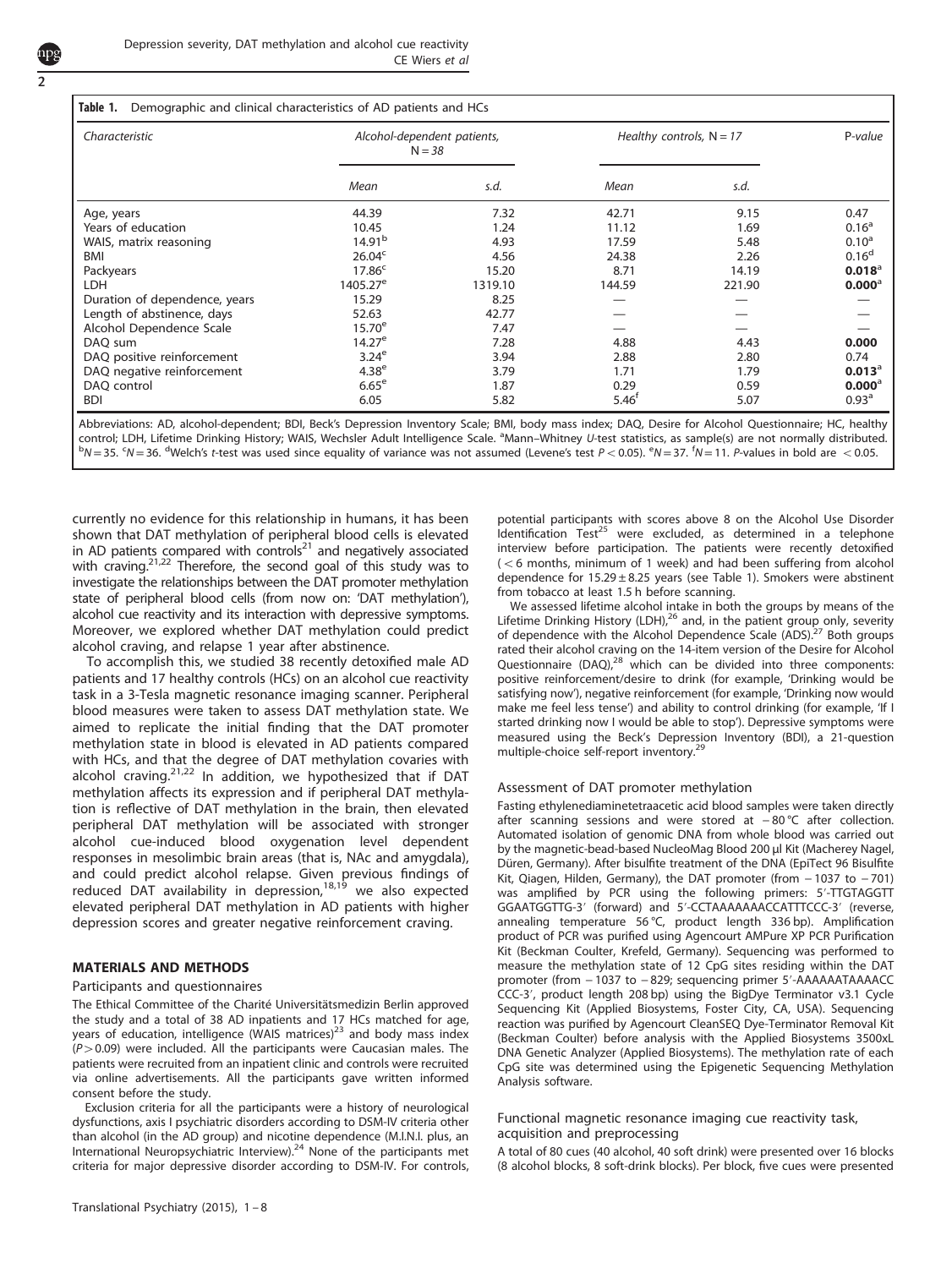for 4 s each. Four 'oddball' blocks were added in which participants had to press a button with their right index finger when they would see an 'oddball', defined as being a picture of an animal. Oddball blocks were removed from the analysis and the cue reactivity contrast of interest was (alcohol blocks  $>$  soft drink blocks). Task duration was 6 min. Cue reactivity task specifics and data of a subsample of 30 AD patients have been reported earlier.<sup>[5](#page-6-0)</sup>

Scanning was performed in a 3-Tesla whole-body magnetic resonance imaging scanner (Magnetom Trio Tim, Siemens, Germany) with a 12 channel head coil. A standard T2-weighted echo planar imaging sequence was used with the following parameters: sequential descending acquisition, 2 s repetition time, 25 ms echo time, 80 $^{\circ}$  flip angle, 64  $\times$  64 pixels inplane resolution, 34 slices, 3 mm slice thickness, voxels were  $3 \times 3 \times 3$  mm<sup>3</sup>, , 0.75-mm gap between slides, 192 $\times$  192 mm<sup>2</sup> field of view, and 140 images per session. Functional data analysis was performed with SPM8. Scans were spatially realigned, slice-time corrected and normalized to the standard echo planar imaging template. Smoothing was performed with an 8-mm full-width at half maximum Gaussian kernel. Participants did not move more than 3 mm or 3 degrees per block, and hence none of the participants were excluded on the basis of this criterion.

# Statistical analyses

Craving and depression scores. DAQ craving scores were normally distributed in both the groups, whereas BDI scores in the AD group were not (Kolmogorov–Smirnov test,  $P = 0.011$ ). The AD patient group was split into two depressive symptom subgroups according to the BDI cut-off scores proposed by Beck et al.:<sup>[29](#page-6-0)</sup> 0–9 indicating minimal depression ( $n = 29$ ; mean =  $3.23 \pm 2.63$ ), 10-19 indicating mild depression and  $>$  19 indicating moderate depression (mild and moderate together:  $n=9$ , mean =  $14.94 \pm 3.98$ ).<sup>[29](#page-6-0)</sup> BDI data of six HCs were missing. None of the participants had BDI scores indicative of severe depression  $(\geq 30)$ . DAQ craving scores in the minimal and mild/moderate depression group were also normally distributed (Kolmogorov–Smirnov test  $P > 0.20$ ).

DAT methylation. The DAT promoter methylation state of DNA isolated from ethylenediaminetetraacetic acid whole blood was calculated as the mean percentage of methylation of 12 CpG sites. Mean DAT methylation was normally distributed according to the Kolmogorov–Smirnov test in each diagnostic group ( $P > 0.72$ ) and in the two patient groups on the basis of depression sores ( $P > 0.20$ ). Despite a previous study that found that DAT methylation and age were positively correlated,<sup>[22](#page-6-0)</sup> in the current sample we did not find age and DAT methylation to be correlated within each group ( $P > 0.38$ ) or within both groups combined ( $P = 0.48$ ). Moreover, smoking packyears (that is, (cigarettes per day/20 $\times$  smoking duration)) did not correlate with methylation in either group ( $P > 0.54$ ). Therefore, we did not add age or packyears as covariates to our analyses.

Neural alcohol cue reactivity. Three functional magnetic resonance imaging regressors (alcohol, soft drink and oddball blocks; 20 s each) were built for every subject and were convolved with the hemodynamic response function with default temporal filtering of 128 s. On the single subject level, the contrast difference (alcohol blocks  $>$  soft drink blocks) was calculated. We used anatomically defined bilateral amygdala and ventral striatum as our regions of interest (ROIs) using the human<br>anatomical WFU Pickatlas.<sup>30</sup> These two ROIs were also used in our previous alcohol studies.<sup>[5,31](#page-6-0)</sup>

Group comparisons and correlations. Mean beta values from all voxels in each ROI were extracted using MarsBaR software for SPM8 (MARSeille Boîte À Région d'Intérêt;<http://marsbar.sourceforge.net>), which provided an estimate of alcohol cue reactivity in each ROI. These measures were compared between groups using independent t-tests (Student's t-test, or Welch's t-test if Levene's test for equality of variance was  $P < 0.05$ ) and correlated (Pearson's r, two-tailed) with craving scores (including exploratory correlations with craving subscores) and DAT methylation state, with a significance threshold of  $P < 0.05$  using SPSS 22 (IBM, Armonk, NY, USA). For variables that were not normally distributed, we used the Mann–Whitney U-test for group comparisons and Spearman's rank-order rho for correlation analyses. We corrected for the number of ROIs used and report both corrected and uncorrected P-values. Results with P-values of  $0.05 < P < 0.1$  are reported as trends. Exploratory whole-brain analyses in AD patients versus HCs and AD patients with low versus mild/moderate depression scores were calculated within SPM8, with a threshold of  $P < 0.001$  uncorrected and cluster size of  $k > 20$ .



#### Relapse after abstinence

One year after abstinence, alcohol relapse rates of AD patients were acquired through postal and telephone interviews.<sup>[5](#page-6-0)</sup> Relapse was defined as drinking alcohol within the last 12 months for at least 3 days in a row. A single lapse shorter than 3 days that was ended by the patient without further negative consequences was still considered abstinence, which is in<br>line with previous measures of relapse.<sup>[32,33](#page-6-0)</sup> Measures of craving, neural alcohol cue reactivity and DAT methylation were compared between patients who abstained or relapsed abstainers within 1 year, using independent t-tests in SPSS with the thresholds described above.

# RESULTS

#### Subject characteristics and behavioral craving

AD patients versus HCs. [Table 1](#page-1-0) lists clinical and demographic data of AD patients and HCs including mean  $\pm$  s.d. and P-values of group statistics, showing that groups did not differ in age, education or intelligence scores. AD patients reported stronger alcohol craving (DAQ sum score) compared with HCs (Student's  $t_{52} = 4.90$ ,  $P < 0.0001$ ). This effect was owing to stronger craving on the negative reinforcement (Mann–Whitney  $U = 185.5$ ,  $P = 0.013$ ) and ability to control drinking ( $U = 10.5$ ,  $P < 0.001$ ) subscales. There were more smokers in the AD group (30/38) than in the HC group (6/17) ( $\chi^2$  = 9.90, P = 0.002).

AD patients; low depression versus mild/moderate depression scores. Clinical and demographic data for the two subgroups of AD patients on the basis of severity of depressive symptoms according to BDI are reported in [Table 2.](#page-3-0) The groups did not differ in age, education, intelligence, body mass index, lifetime alcohol intake or smoking characteristics (all  $P > 0.05$ ). Patients with mild/ moderate depression scores, however, had higher scores on the ADS ( $t_{35} = 2.20$ ,  $P = 0.035$ ) and a longer history of dependence  $(t_{36} = 2.15, P = 0.038)$  than patients with low BDI scores. Moreover, patients with mild/moderate depression scores reported significantly stronger total DAQ craving  $(t_{35} = 2.31, P = 0.027)$  compared with patients with low depression scores, particularly for the negative reinforcement subscale ( $t_{35}$  = 2.22,  $P$  = 0.033). There were no group differences for the subscale positive reinforcement or ability to control. Despite a strong comorbidity between smoking and depression,<sup>[11](#page-6-0)</sup> there were more smokers in the low depressed  $(25/29)$  than mild/moderate depressed (5/9) group  $\sqrt{\chi^2}$  = 3.88,  $P = 0.049$ ), but no between-group differences in cigarette packyears ( $P = 0.18$ ; see [Table 2](#page-3-0)).

## DAT methylation

AD patients versus HC. DAT promoter methylation state was elevated in AD patients (mean =  $15.30 \pm 5.14\%$  s.d.) compared with HCs (mean = 12.13 ± 3.24%; Welch's  $t_{46.7} = 2.76$ ,  $P = 0.008$ ; [Figure 1a\)](#page-3-0), and predicted DAQ craving in AD patients  $(r^2 = 0.14)$  $P = 0.024$ ), but not in HCs ( $r^2 = 0.043$ ,  $P = 0.427$ ). When comparing regression slopes between groups, the AD group showed a stronger correlation between DAT methylation and DAQ craving than HCs (Fisher's  $z = 1.88$ ,  $P = 0.03$ ; [Figure 1b\)](#page-3-0). The regression between DAT methylation and craving in AD patients was particularly apparent for the negative reinforcement subscale  $(r^2 = 0.172, P = 0.011)$ , but did not reach significance for the two other subscales (control and positive reinforcement  $P > 0.22$ ).

AD patients; low depression versus mild/moderate depression scores. Patients with mild/moderate depression scores had elevated levels of DAT methylation (mean =  $18.98 \pm 4.17$ %) compared with AD patients with low BDI scores (mean =  $14.16 \pm 4.93\%$ ;  $t_{36} = 2.65$ ,  $P = 0.012$ ). Although DAT methylation predicted DAQ craving in AD patients pooled together, the regression did not reach significance for the AD subgroups on the basis of BDI score  $(P > 0.17)$ .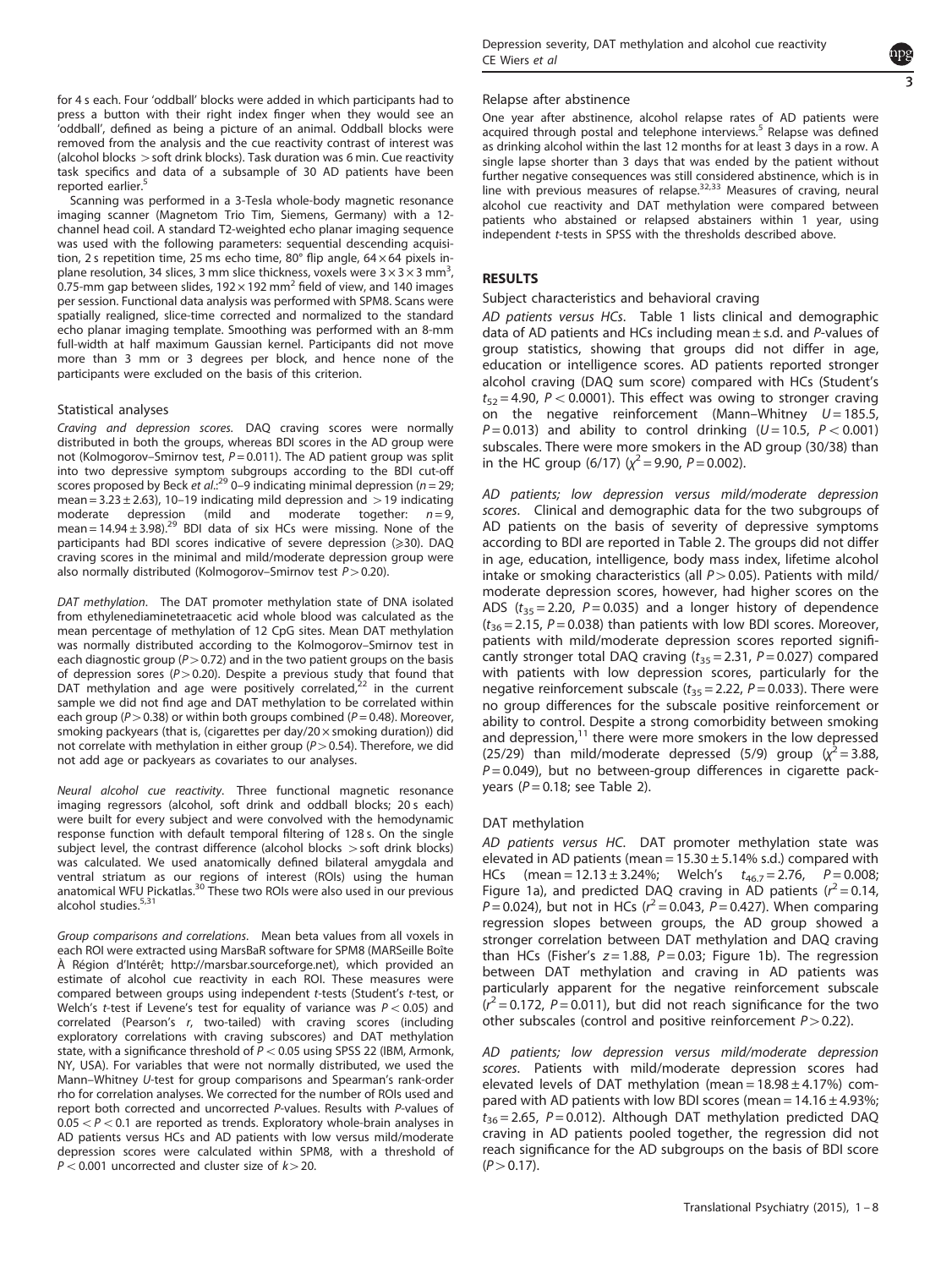<span id="page-3-0"></span>

| Table 2.<br>Demographic and clinical characteristics of AD patients with low (BDI < 10) and mild/moderate depression scores (BDI > 10) |                                                                   |         |                                                                             |         |                   |  |  |  |
|----------------------------------------------------------------------------------------------------------------------------------------|-------------------------------------------------------------------|---------|-----------------------------------------------------------------------------|---------|-------------------|--|--|--|
| Characteristic                                                                                                                         | Alcohol-dependent patients, low<br>depression scores ( $N = 29$ ) |         | Alcohol-dependent patients,<br>mild/moderate depression scores<br>$(N = 9)$ |         | P-value           |  |  |  |
|                                                                                                                                        | Mean                                                              | s.d.    | Mean                                                                        | s.d.    |                   |  |  |  |
| Age, years                                                                                                                             | 44.45                                                             | 7.37    | 44.22                                                                       | 7.60    | $0.95^{\circ}$    |  |  |  |
| Years of education                                                                                                                     | 10.48                                                             | 1.35    | 10.33                                                                       | 1.00    | 0.81 <sup>a</sup> |  |  |  |
| WAIS, matrix reasoning                                                                                                                 | 14.69 <sup>b</sup>                                                | 4.96    | 15.56                                                                       | 5.05    | 0.66              |  |  |  |
| <b>BMI</b>                                                                                                                             | 25.90 <sup>c</sup>                                                | 4.42    | $26.55^d$                                                                   | 5.31    | 0.73              |  |  |  |
| Packyears                                                                                                                              | $19.64^e$                                                         | 14.89   | 12.53                                                                       | 15.76   | 0.18 <sup>a</sup> |  |  |  |
| <b>LDH</b>                                                                                                                             | 1207.72                                                           | 1126.27 | 2121.39 <sup>d</sup>                                                        | 1768.32 | 0.22 <sup>a</sup> |  |  |  |
| Duration of dependence, years                                                                                                          | 13.76                                                             | 7.94    | 20.22                                                                       | 7.65    | 0.038             |  |  |  |
| Length of abstinence, days                                                                                                             | 56.83                                                             | 44.10   | 39.11                                                                       | 37.21   | 0.17 <sup>a</sup> |  |  |  |
| Alcohol Dependence Scale                                                                                                               | 14.25 <sup>c</sup>                                                | 6.57    | 20.22                                                                       | 8.66    | 0.035             |  |  |  |
| DAO sum                                                                                                                                | 12.90                                                             | 5.93    | $19.25^d$                                                                   | 9.79    | 0.027             |  |  |  |
| DAQ positive reinforcement                                                                                                             | 2.79                                                              | 3.22    | 4.88 <sup>d</sup>                                                           | 5.87    | 0.19              |  |  |  |
| DAQ negative reinforcement                                                                                                             | 3.69                                                              | 3.36    | 6.88 <sup>d</sup>                                                           | 4.42    | 0.033             |  |  |  |
| DAQ control                                                                                                                            | 6.41                                                              | 1.99    | 7.50 <sup>d</sup>                                                           | 1.07    | $0.15^{\circ}$    |  |  |  |
| <b>BDI</b>                                                                                                                             | 3.29                                                              | 2.63    | 14.94                                                                       | 3.97    | $0.000^{\circ}$   |  |  |  |

Abbreviations: AD, alcohol-dependent; BDI, Beck's Depression Inventory Scale; BMI, body mass index; DAQ, Desire for Alcohol Questionnaire; LDH, Lifetime Drinking History; WAIS, Wechsler Adult Intelligence Scale. <sup>a</sup>Mann–Whitney U-test statistics, as sample(s) are not normally distributed. <sup>b</sup>N = 26. <sup>c</sup>N = 28. <sup>d</sup>N = 8.<br><sup>e</sup>M = 27. e values in bold are < 0.05.  $e^{\theta}N = 27$ . P-values in bold are  $< 0.05$ .



Figure 1. (a) Mean peripheral DAT promoter methylation in AD patients and HCs (mean%  $\pm$  s.d.). AD patients had elevated DAT methylation compared with HCs (P = 0.008). (b) DAT methylation predicted DAQ craving in AD patients ( $\vec{r}$  = 0.14, P = 0.024), whereas not in HCs ( $\vec{r}$  = 0.043,  $P=0.43$ ). When comparing regression slopes between these groups, the AD group showed a stronger correlation between DAT methylation and DAQ craving than HCs (Fisher's  $z = 1.88$ ,  $P = 0.03$ ). AD, alcohol-dependent; DAQ, Desire for Alcohol Questionnaire; DAT, dopamine transporter gene; HC, healthy control.

## Neural alcohol cue reactivity

All the participants responded to all four 'oddballs', and hence paid attention to the cue reactivity task.

AD patients versus HC. There were no group differences between AD patients and HCs for alcohol cue-induced reactivity in our ROIs. Moreover, an exploratory whole-brain analysis using a liberal threshold of alpha  $P < 0.001$  and uncorrected  $k > 20$  did not show group differences. Activations in both ROIs did not correlate with craving or methylation state in either group ( $P > 0.05$ ).

AD patients; low depression versus mild/moderate depression scores. AD patients with low depression scores had elevated alcohol cue-induced reactivity in the NAc ( $t_{36}$  = 2.06, uncorrected  $P = 0.046$ , corrected P-value for two ROIs = 0.092) and amygdala  $(t_{36} = 2.71$ , uncorrected  $P = 0.010$ , corrected  $P = .020$ ) when compared with AD patients with mild/moderate depression (When correcting group comparisons for potential confounding factors—that is, smoking status, duration of dependence, ADS scores and DAQ craving; see Table 2; group differences in NAc  $(t = 2.50$ , uncorrected  $P = 0.018$ , corrected  $P = 0.036$ ) and amygdala  $(t = 2.74$ , uncorrected  $P = 0.010$ , corrected  $P = 0.020$ ) remained.) ([Figure 2\)](#page-4-0). An exploratory whole-brain analysis using a liberal threshold of alpha  $P < 0.001$  and uncorrected  $k > 20$  revealed increased alcohol cue reactivity for AD patients with low versus mild/moderate severity in medial prefrontal cortex (peak Montreal Neurological Institute  $[x,y,z] = [-6,44,-8]$ ,  $P < 0.001$  family-wise error cluster-corrected), bilateral thalamus (peak right =  $[6, -7, -2]$ ,  $P < 0.001$  uncorrected), left putamen/insula (peak =  $[-27, 14, -8]$ ,  $P = 0.027$  family-wise error cluster-corrected) and right brainstem (peak = [3, − 31, − 38], P = 0.038 family-wise error cluster-corrected; see Supplementary Table S1).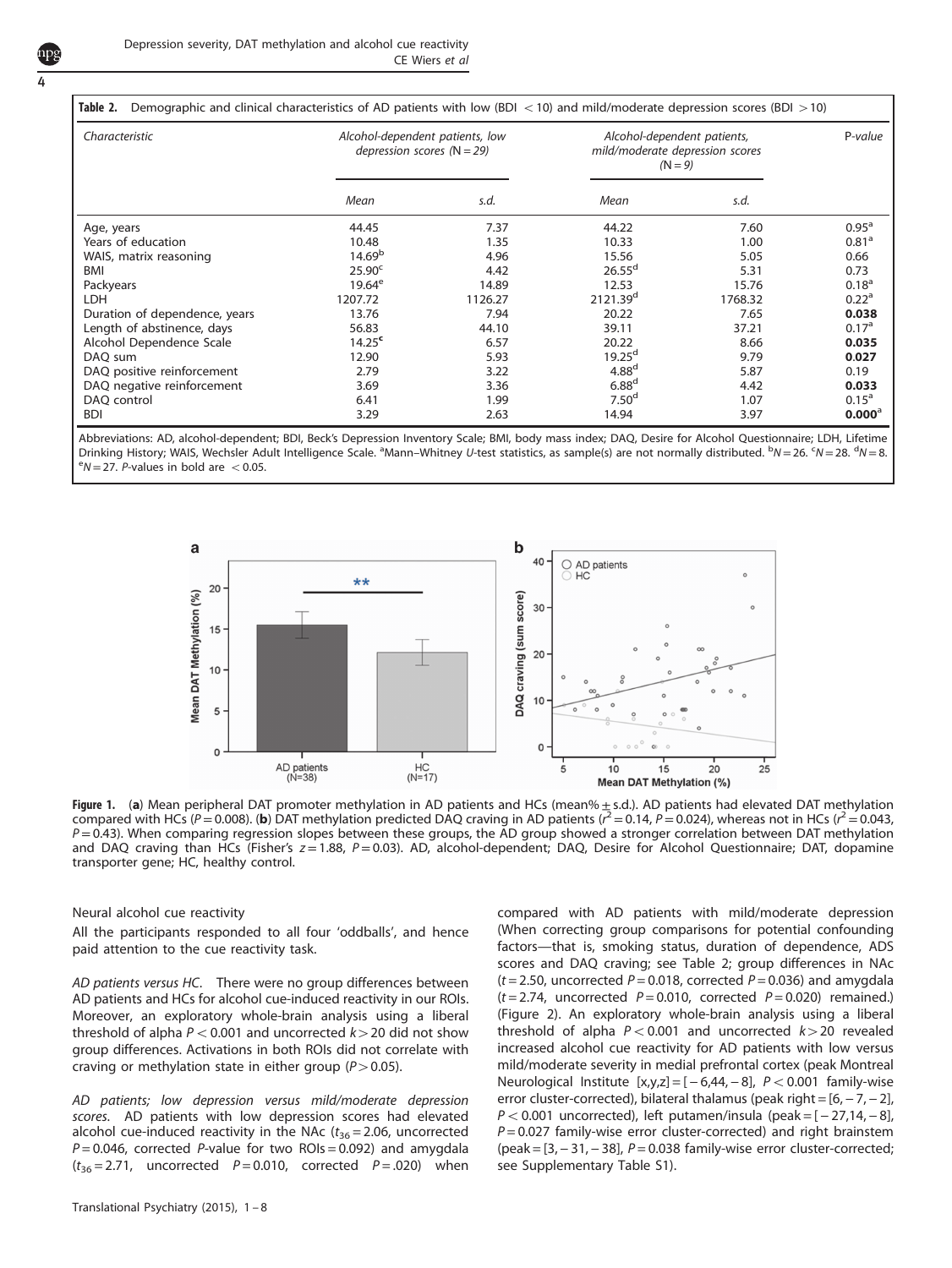Depression severity, DAT methylation and alcohol cue reactivity CE Wiers et al

<span id="page-4-0"></span>

Figure 2. AD patients with low depression scores had stronger alcohol cue reactivity in the bilateral NAc ( $P = 0.046$ ; a) and bilateral amygdala  $(P=0.01; \mathbf{b})$  compared with AD patients with moderate/high depression scores. Regions of interest were anatomically defined. There were no group differences between AD patients (both groups pooled together,  $n=38$ ) and HCs ( $n=17$ ) for alcohol cue-induced reactivity. AD, alcoholdependent; HC, healthy control; NAc, nucleus accumbens.

Only in AD patients with low depression scores, alcohol cue reactivity in the amygdala correlated positively with DAQ craving (DAQ sum:  $r = 0.48$ ,  $P = 0.008$ ) and with DAT methylation ( $r = 0.42$ ,  $P = 0.022$ ). The correlation with craving was apparent for the DAQ subscales positive reinforcement ( $r = 0.37$ ,  $P = 0.049$ ) and negative reinforcement ( $r = 0.47$   $P = 0.010$ ), but not for ability to control drinking ( $P = 0.90$ ). Activation in the NAc did not correlate with craving in any group ( $P > 0.13$ ), despite a trending correlation between craving and NAc activation that we found in a subset of 30 AD patients reported earlier.<sup>[5](#page-6-0)</sup> Further, amygdala and NAc reactivity did not correlate with other clinical variables, including years of alcohol dependence, LDH, ADS or smoking packyears in any group (all  $P > 0.1$ ).

## Relapse prediction

A total of 29 AD patients responded by either mail or phone. Of these, 17 remained abstinent, whereas 12 relapsed within a year after abstinence. Although craving scores and alcohol cue reactivity did not differ between groups ( $P > 0.05$ ), DAT methylation tended to be higher in patients who relapsed  $(17.24 \pm 5.08\%$  s. d.) than those who abstained  $(14.07 \pm 4.50\% \text{ s.d.})$  at trend level  $(t_{27} = 1.73, P = 0.095;$  see Figure 3). The two BDI groups did not differ in relapse (low depression group: 14 abstained and 10 relapsed; mild/moderate depression group: three abstained and two relapsed;  $\chi^2$  = 0.005, P = 0.95). However, DAT methylation predicted relapse as a trend in AD patients with low BDI scores  $(t_{22} = 2.07, P = 0.051)$ , whereas not in patients with mild/moderate



Figure 3. DAQ craving correlated with neural alcohol cue reactivity in the bilateral amygdala in the AD group with low depression (depr) scores ( $r = 0.48$ ,  $P = 0.008$ ), but not in the group with mild/ moderate depression scores ( $P > 0.1$ ). AD, alcohol-dependent; DAQ, Desire for Alcohol Questionnaire.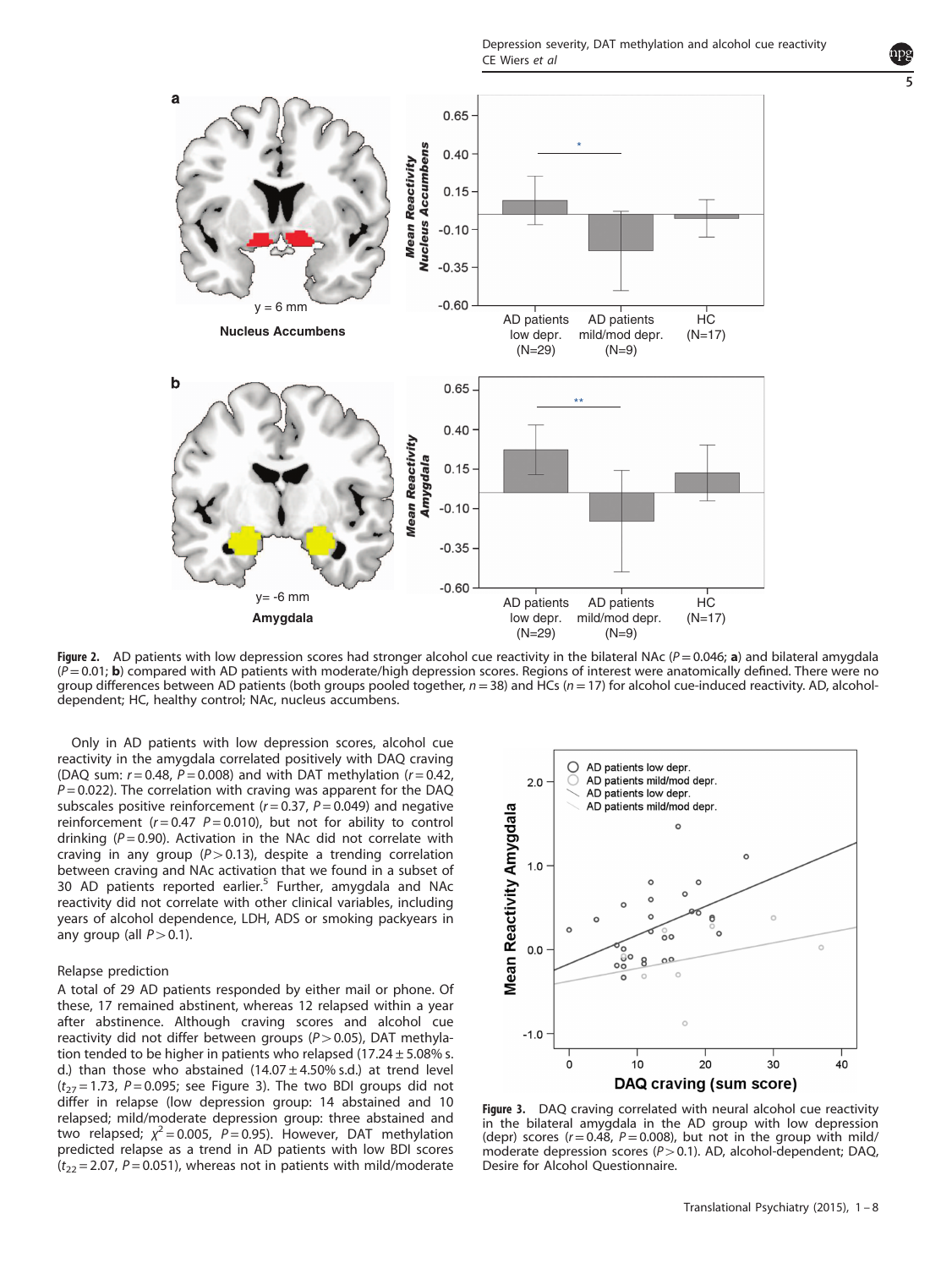depression scores ( $U = 3$ ,  $P = 1$ ; but please note that the sample size was only five in this group). Supplementary Table S2 lists the clinical and demographic characteristics of relapsers and abstainers.

# **DISCUSSION**

The main finding of this study is that depression scores, as measured through the BDI, have impact on neural alcohol cue reactivity in AD patients without a comorbid diagnosis of major depression. Specifically, we found that in alcoholics, cue reactivity in the bilateral amygdala, NAc (at trend level when corrected for multiple comparisons), as well as other areas in the brain reward circuitry (for example, medial prefrontal cortex, thalamus, putamen, insula), was stronger in AD patients with low BDI scores compared with those with mild/moderate depression scores. Therefore, this indicates that AD patients with higher depression scores not only show reduced striatal reactivity to general reward processes,[13](#page-6-0) but also less alcohol-specific mesolimbic reward reactivity. Enhanced reactivity to drug cues in alcohol and drug abusers is thought to be a core mechanism underlying cueinduced craving, relapse and treatment success, $4,8,10$  $4,8,10$  $4,8,10$  which may persist even after alcohol abstinence.<sup>[3](#page-6-0)</sup> However, the results of our study suggest heterogeneity in mesolimbic cue reactivity and craving: we found that patients with higher depression scores failed to show increases in brain reward areas for alcohol cues, which may have consequences for treatment. For example, alcohol cue exposure therapies may be successful only in individuals with low depressive symptoms.

On a behavioral level, a reverse pattern was shown for craving ratings: patients with mild/moderate depression scores reported stronger DAQ craving than low-depressed patients, which, in line with our hypothesis, was particularly apparent for the negative, but not for the positive reinforcement, subscale. This suggests that negative reinforcement craving is predominant in patients with higher depression scores, and, indeed, it has been proposed that these patients try to reduce dysphoria with alcohol.<sup>[9,11,34](#page-6-0)</sup> Although patients with higher BDI scores also scored higher on the ADS and were generally dependent for a longer period of time which may have influenced the results, these variables were not associated with brain cue reactivity over the whole patient population, or within the subgroups. In fact, when correcting group comparisons for these potential confounding factors (that is, smoking status, duration of dependence, ADS scores and DAQ craving), the differences in cue reactivity were even stronger. Only in AD patients with low depression scores, alcohol cue reactivity in the amygdala correlated with alcohol craving (both sum, positive and negative reinforcement), whereas no associations were found in the group with higher depression scores. This further suggests that a subgroup of AD patients with higher depression scores do not show mesolimbic cue reactivity and have increased negative reinforcement craving. The association between amygdala cue reactivity and craving was previously found in a subsample 30 AD patients,<sup>[5](#page-6-0)</sup> although that study did not explore depressive symptoms.

Another important finding of the study is that the methylation state of the DAT promoter measured in peripheral blood cells was associated with alcoholism, craving processes and as a trend for relapse ( $P = 0.095$ ). This is consistent with an earlier finding that peripheral DAT methylation was elevated in AD versus HC<sup>[21](#page-6-0)</sup> and that it predicted alcohol craving.<sup>[21,22](#page-6-0)</sup> Although these previous studies found a reverse correlation between DAT methylation and craving, in our study we observed a positive association, particularly for the negative reinforcement subscale. This difference may be due to different scales used: the previous studies used the Obsessive Compulsive Drinking Scale, which distinguishes the three factors obsession, interference and control impairment, but does not assess negative reinforcements.<sup>[35](#page-7-0)</sup> This may also explain why the subgroup with higher depression scores demonstrated higher DAT methylation. A preliminary finding from our study was that DAT methylation showed a trend for being higher in relapsing versus abstaining AD patients, as assessed 1 year after detoxification. Thus, further research on the value of DAT methylation in peripheral blood as a potential biomarker for alcoholism and its value in predicting clinical outcomes merits investigation[.36](#page-7-0)

We did not find evidence in support of our hypothesis on a direct association between alcohol cue reactivity and DAT methylation in all the AD patients. However, after splitting the AD patients into depression groups, we found that in AD patients with low depression scores alcohol cue reactivity in the amygdala (but not the NAc) correlated with DAT methylation and craving (see above). The lack of a correlation in the group consisting of patients with higher depressive symptoms may have been owing to the small sample size.

Previous studies in AD have focused on DAT availability in the striatum $16,37$  $16,37$  and involvement of the DAT1 9 R allele in striatal cue reactivity, $15$  but did not report results on the amygdala. Similarly, lower striatal DAT availability has been found in the striatum of depressed individuals.[18,19](#page-6-0) Recently, however, the DAT1 9 R allele has been implicated in amygdala reactivity to salient cues.<sup>[38](#page-7-0)</sup> In an animal model of alcoholism, Jiao et  $a^{1.39}$  $a^{1.39}$  $a^{1.39}$  found that chronic alcohol use increased DAT binding in the amygdala and substantia nigra in depressive-like and non-depressive-like rat strains, but only in the NAc of depressed rats. It is possible that the differences between the strains in alcohol-induced DAT binding are, at least, in part, due to genetic make-up, which, in turn, determines dopaminergic differences in reward and depression. These studies, together with our findings, corroborate the importance of the amygdala in alcohol dependence and its interaction with depressive symptoms and DAT. Although both DAT promoter methylation and the DAT VNTR polymorphism have been shown to alter DAT expression, it is not clear whether these alterations are inter-related. The DAT methylation region analyzed in our study is in the extended promoter region of the DAT1 gene, whereas the VNTR polymorphism resides in the 3′-UTR. To the best of our knowledge, it is not known whether the length of the 3′-UTR polymorphism influences the methylation profile of the promoter, which should be subject of future studies. Moreover, it remains unclear how DAT promoter methylation in the peripheral tissue relates to DAT expression and function in the brain.

Our study has some important limitations. First, AD patients were recently detoxified treatment-seeking inpatients and, therefore, the severity of depression (that is, the BDI assesses symptoms in the past 2 weeks) may have been directly associated with the severity of withdrawal symptoms that the patients were experiencing,<sup>[34](#page-6-0)</sup> which we did not assess. Second, we excluded AD patients with comorbid axis I psychiatric disorders (other than nicotine dependence), including depression and anxiety, which reduces the generalizability of the study to the general AD population who frequently show comorbid illnesses. However, our goal was to study the brain reward circuitry in alcohol dependence without a potential confounding factor of general anhedonia owing to a primary depressive disorder.<sup>[40](#page-7-0)</sup> A previous study in AD patients with comorbid depressive and anxiety disorders found that depression scores correlated with alcohol cue-induced reactivity in the precuneus and parietal lobe, but not in the mesolimbic areas in the AD patients.<sup>[41](#page-7-0)</sup> A likely reason for the differences between the findings of Sjoerds et  $aI^{(4)}$  and our study is their merging of patients with these comorbid diagnoses. Indeed, the scale used by Sjoerds et al. indicated depression scores above clinical threshold (in some of the AD population), whereas none of the patients in the current cohort had BDI scores indicating clinical levels of severe depression. A third limitation is that there were missing values in the HC group, which made it difficult to make strong conclusions about whether depression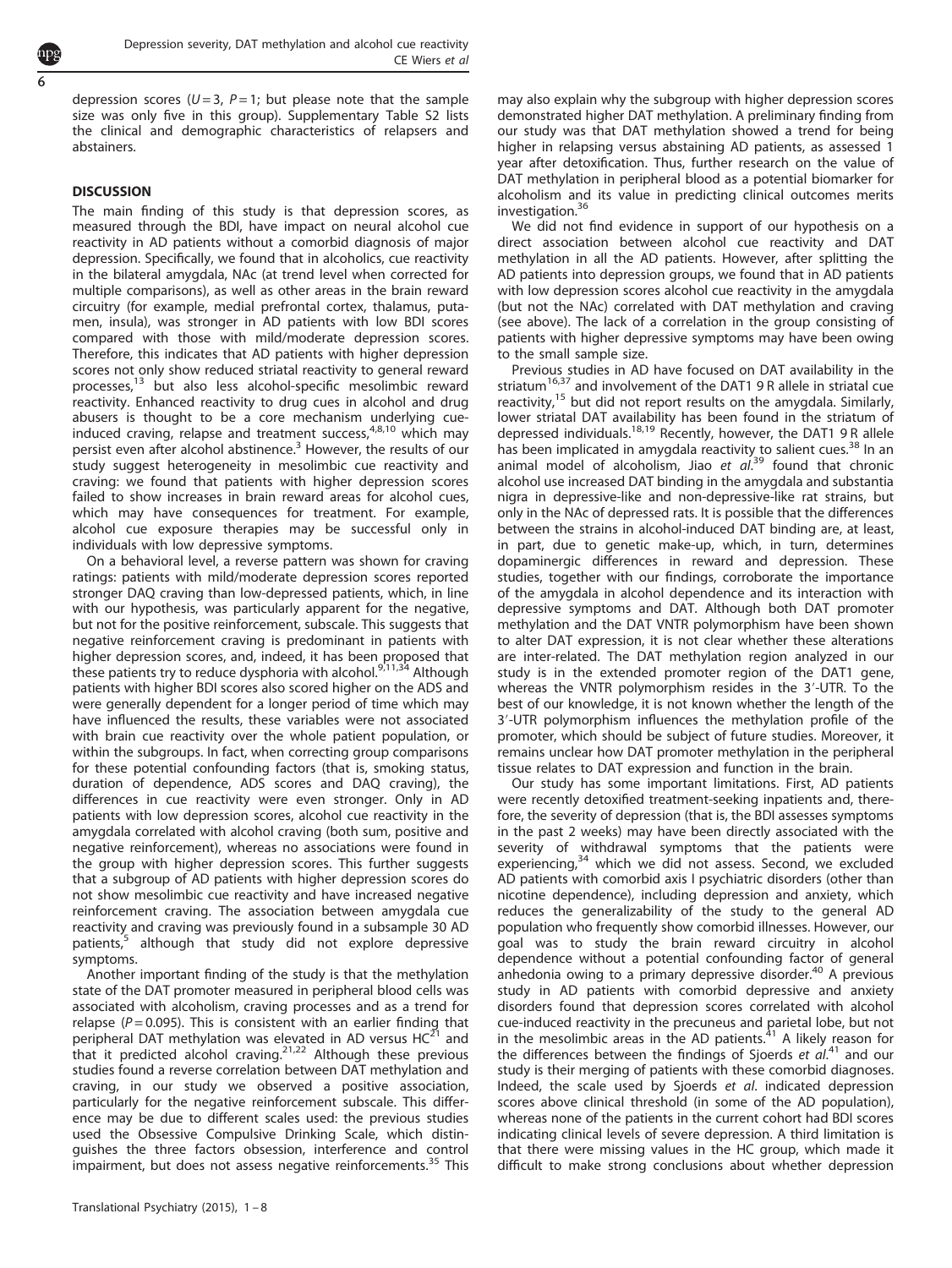<span id="page-6-0"></span>

In summary, we believe our study is the first to demonstrate reduced mesolimbic cue reactivity in alcoholic patients with higher depression scores. Moreover, peripheral DAT promoter methylation state may merit further investigation as a potential biomarker in AD patients as it (1) was greater in AD patients versus HCs, (2) was a predictor of alcohol craving in AD patients, (3) showed a trend towards predicting relapse 1 year after abstinence and (4) was associated with amygdala cue reactivity in patients with low depression scores. The study is the first 'imaging epigenetics' study in addiction, which, beyond traditional genetic imaging, may provide further mechanistic insight into causal pathways of gene–environment interactions and their effect on brain function.[49,50](#page-7-0)

# CONFLICT OF INTEREST

The authors declare no conflict of interest.

# ACKNOWLEDGMENTS

We thank Samantha Cunningham for helpful comments on earlier versions of the manuscript, and Elizabeth Cabrera and Emily Skarda for proofreading. This study was supported by grants from the German Federal Ministry of Education and Research (BMBF-01KR1207C) and the German Research Foundation (Deutsche Forschungsgemeinschaft, DFG\_FOR\_1617: grant WA 1539/7-1).

#### REFERENCES

- 1 Boileau I, Assaad JM, Pihl RO, Benkelfat C, Leyton M, Diksic M et al. Alcohol promotes dopamine release in the human nucleus accumbens. Synapse 2003; 49: 226–231.
- 2 Volkow ND, Wang GJ, Fowler JS, Tomasi D, Telang F. Addiction: beyond dopamine reward circuitry. Proc Natl Acad Sci USA 2011; 108: 15037–15042.
- 3 Robinson TE, Berridge KC. Addiction. Annu Rev Psychol 2003; 54: 25–53.
- 4 Heinz A, Beck A, Grusser SM, Grace AA, Wrase J. Identifying the neural circuitry of alcohol craving and relapse vulnerability. Addict Biol 2009; 14: 108–118.
- 5 Wiers CE, Stelzel C, Gladwin TE, Park SQ, Pawelczack S, Gawron CK et al. Effects of cognitive bias modification training on neural alcohol cue reactivity in alcohol dependence. Am J Psychiatry 2015; 172: 335–343.
- 6 Beck A, Wustenberg T, Genauck A, Wrase J, Schlagenhauf F, Smolka MN et al. Effect of brain structure, brain function, and brain connectivity on relapse in alcohol-dependent patients. Arch Gen Psychiatry 2012; 69: 842–852.
- 7 Jorde A, Bach P, Witt SH, Becker K, Reinhard I, Vollstadt-Klein S et al. Genetic variation in the atrial natriuretic peptide transcription factor GATA4 modulates amygdala responsiveness in alcohol dependence. Biol Psychiatry 2013; 75: 790–797.
- 8 Volkow ND, Baler RD. Brain imaging biomarkers to predict relapse in alcohol addiction. JAMA Psychiatry 2013; 70: 661–663.

9 Koob GF, Le Moal M. Review. Neurobiological mechanisms for opponent motivational processes in addiction. Philos Trans R Soc Lond B Biol Sci 2008; 363: 3113–3123.

7

- 10 Koob GF, Volkow ND. Neurocircuitry of addiction. Neuropsychopharmacology 2010; 35: 217–238.
- 11 Volkow ND. The reality of comorbidity: depression and drug abuse. Biol Psychiatry 2004; 56: 714–717.
- 12 Markou A, Kosten TR, Koob GF. Neurobiological similarities in depression and drug dependence: a self-medication hypothesis. Neuropsychopharmacology 1998; 18: 135–174.
- 13 Hagele C, Schlagenhauf F, Rapp M, Sterzer P, Beck A, Bermpohl F et al. Dimensional psychiatry: reward dysfunction and depressive mood across psychiatric disorders. Psychopharmacology 2015; 232: 331–341.
- 14 Stoy M, Schlagenhauf F, Sterzer P, Bermpohl F, Hagele C, Suchotzki K et al. Hyporeactivity of ventral striatum towards incentive stimuli in unmedicated depressed patients normalizes after treatment with escitalopram. J Psychopharmacol 2012; 26: 677–688.
- 15 Schacht JP, Anton RF, Voronin KE, Randall PK, Li X, Henderson S et al. Interacting effects of naltrexone and OPRM1 and DAT1 variation on the neural response to alcohol cues. Neuropsychopharmacology 2013; 38: 414–422.
- 16 Heinz A, Goldman D, Gallinat J, Schumann G, Puls I. Pharmacogenetic insights to monoaminergic dysfunction in alcohol dependence. Psychopharmacology 2004; 174: 561–570.
- 17 Fuke S, Suo S, Takahashi N, Koike H, Sasagawa N, Ishiura S. The VNTR polymorphism of the human dopamine transporter (DAT1) gene affects gene expression. Pharmacogenomics J 2001; 1: 152–156.
- 18 Meyer JH, Kruger S, Wilson AA, Christensen BK, Goulding VS, Schaffer A et al. Lower dopamine transporter binding potential in striatum during depression. Neuroreport 2001; 12: 4121–4125.
- 19 Camardese G, De Risio L, Di Nicola M, Pucci L, Cocciolillo F, Bria P et al. Changes of dopamine transporter availability in depressed patients with and without anhedonia: a 123I-N-omega-fluoropropyl-carbomethoxy-3beta- (4-iodophenyl)tropane SPECT Study. Neuropsychobiology 2014; 70: 235–243.
- 20 Kim P, Choi CS, Park JH, Joo SH, Kim SY, Ko HM et al. Chronic exposure to ethanol of male mice before mating produces attention deficit hyperactivity disorder-like phenotype along with epigenetic dysregulation of dopamine transporter expression in mouse offspring. J Neurosci Res 2014; 92: 658–670.
- 21 Hillemacher T, Frieling H, Hartl T, Wilhelm J, Kornhuber J, Bleich S. Promoter specific methylation of the dopamine transporter gene is altered in alcohol dependence and associated with craving. J Psychiatr Res 2009; 43: 388-392.
- 22 Nieratschker V, Grosshans M, Frank J, Strohmaier J, von der Goltz C, El-Maarri O et al. Epigenetic alteration of the dopamine transporter gene in alcoholdependent patients is associated with age. Addict Biol 2014; 19: 305–311.
- 23 Kaufman AS, Lichtenberger E. Assessing Adolescent and Adult Intelligence, 3rd edn. Wiley: Hoboken, NJ, USA, 2005.
- 24 Sheehan DV, Lecrubier Y, Sheehan KH, Amorim P, Janays J, Weiller E et al. The Mini-International Neuropsychiatric Interview (M.I.N.I.): the development and validation of a structured diagnostic psychiatric interview for DSM-IV and ICD-10. J Clin Psychiatry 1998; 59: 22–33.
- 25 Saunders JB, Aasland OG, Babor TF, de la Fuente JR, Grant M. Development of the Alcohol Use Disorders Identification Test (AUDIT): WHO Collaborative Project on Early Detection of Persons with Harmful Alcohol Consumption—II. Addiction 1993; 88: 791–804.
- 26 Skinner HA, Sheu WJ. Reliability of alcohol use indices. The Lifetime Drinking History and the MAST. J Stud Alcohol 1982; 43: 1157–1170.
- 27 Skinner HA, Allen BA. Alcohol dependence syndrome: measurement and validation. J Abnorm Psychol 1982; 91: 199–209.
- 28 Love A, James D, Willner P. A comparison of two alcohol craving questionnaires. Addiction 1998; 93: 1091–1102.
- 29 Beck AT, Steer RA, Garbin MG. Psychometric properties of the Beck Depression Inventory—25 years of evaluation. Clin Psychol Rev 1988; 8: 77–100.
- 30 Maldjian JA, Laurienti PJ, Kraft RA, Burdette JH. An automated method for neuroanatomic and cytoarchitectonic atlas-based interrogation of fMRI data sets. Neuroimage 2003; 19: 1233–1239.
- 31 Wiers CE, Stelzel C, Park SQ, Gawron CK, Ludwig VU, Gutwinski S et al. Neural correlates of alcohol-approach bias in alcohol addiction: the spirit is willing but the flesh is weak for spirits. Neuropsychopharmacology 2014; 39: 688-697.
- 32 Gladwin TE, Rinck M, Eberl C, Becker ES, Lindenmeyer J, Wiers RW. Mediation of cognitive bias modification for alcohol addiction via stimulus-specific alcohol avoidance association. Alcohol Clin Exp Res 2015; 39: 101–107.
- 33 Wiers RW, Eberl C, Rinck M, Becker ES, Lindenmeyer J. Retraining automatic action tendencies changes alcoholic patients' approach bias for alcohol and improves treatment outcome. Psychol Sci 2011; 22: 490–497.
- 34 Heilig M, Egli M, Crabbe JC, Becker HC. Acute withdrawal, protracted abstinence and negative affect in alcoholism: are they linked? Addict Biol 2010; 15: 169–184.